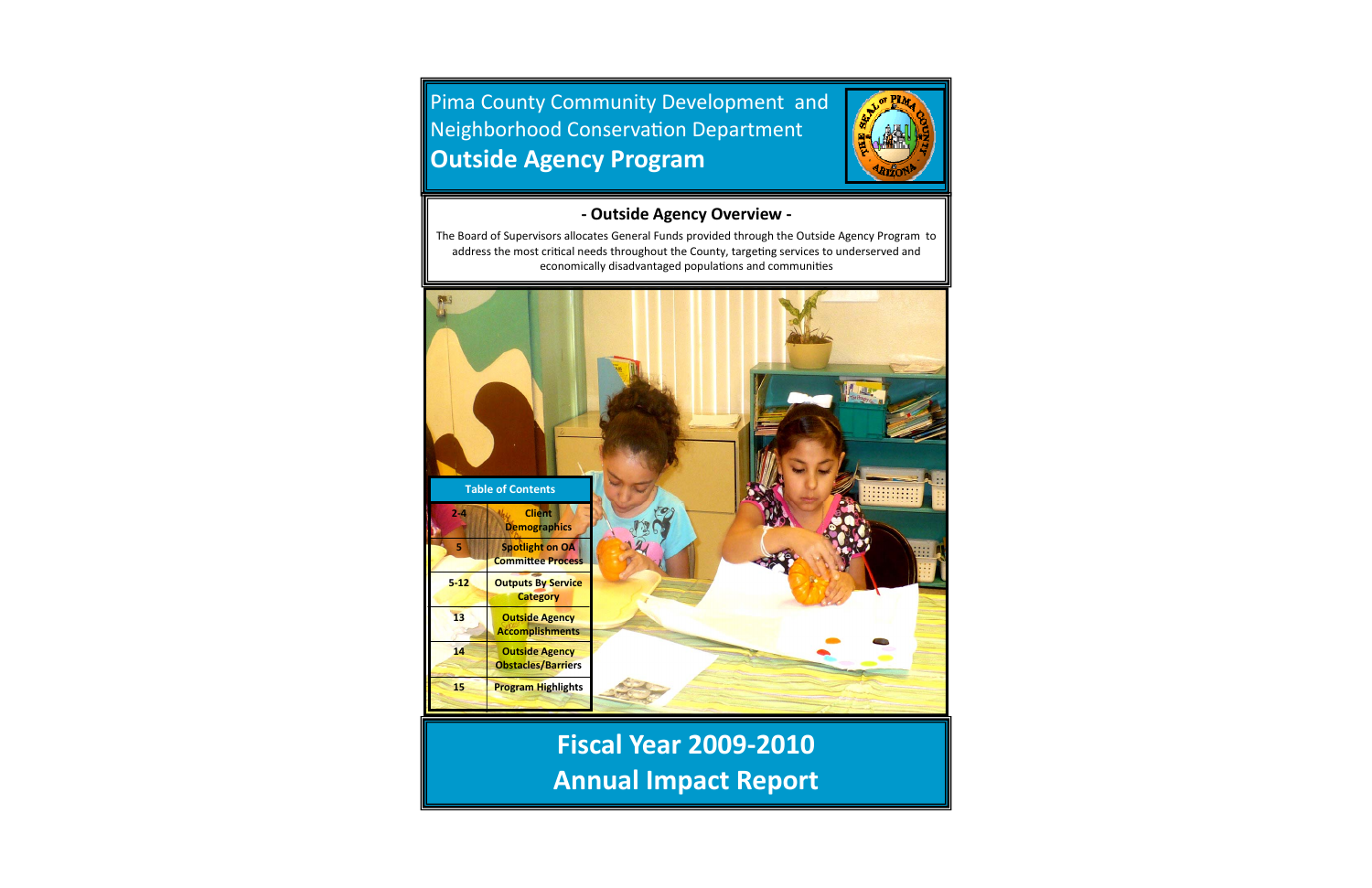

| <b>Client Demographics</b>                             |                                                                                          |                                 |                                   |                           |                                    |                          |                  |                                          |
|--------------------------------------------------------|------------------------------------------------------------------------------------------|---------------------------------|-----------------------------------|---------------------------|------------------------------------|--------------------------|------------------|------------------------------------------|
|                                                        |                                                                                          |                                 |                                   | <b>Service Categories</b> |                                    |                          |                  |                                          |
|                                                        | <b>Domestic Violence</b><br>Support Services,<br><b>Foreclosure</b><br><b>Counseling</b> | <b>Youth and Young</b><br>Adult | Emergency Food<br>Clothing<br>pue | Senior Support            | Parenting and<br>Support<br>Family | <b>Community Support</b> | General Services | Total Number of<br><b>Clients Served</b> |
| <b>Female head of</b><br><b>Household</b>              | 2317                                                                                     | 904                             | 5944                              | 328                       | 1023                               | 940                      | 3243             | 14699                                    |
| <b>Homeless</b>                                        | 634                                                                                      | 330                             | 2320                              | 187                       | 40                                 | 3279                     | 130              | 6920                                     |
| <b>Persons With Disabilities</b>                       | 1561                                                                                     | 235                             | 617                               | 916                       | 103                                | 1819                     | 2410             | 7661                                     |
| <b>Low to Moderate Income</b><br>(≤ 80% Median Income) | 4867                                                                                     | 3649                            | 45263                             | 1140                      | 1878                               | 5059                     | 9046             | 70902                                    |
| Age Group (0-17)                                       | 2568                                                                                     | 7793                            | 15685                             | 494                       | 1580                               | 684                      | 2561             | 31365                                    |
| <b>Age Group (18-59)</b>                               | 6339                                                                                     | 2219                            | 25334                             | 266                       | 2202                               | 4312                     | 7923             | 48595                                    |
| Age Group (60+)                                        | 1076                                                                                     | 230                             | 5560                              | 1218                      | 5                                  | 529                      | 4673             | 13291                                    |
| <b>Age Unknown</b>                                     | 141                                                                                      |                                 | 578                               |                           | 18                                 | 46                       | 16984            | 17767                                    |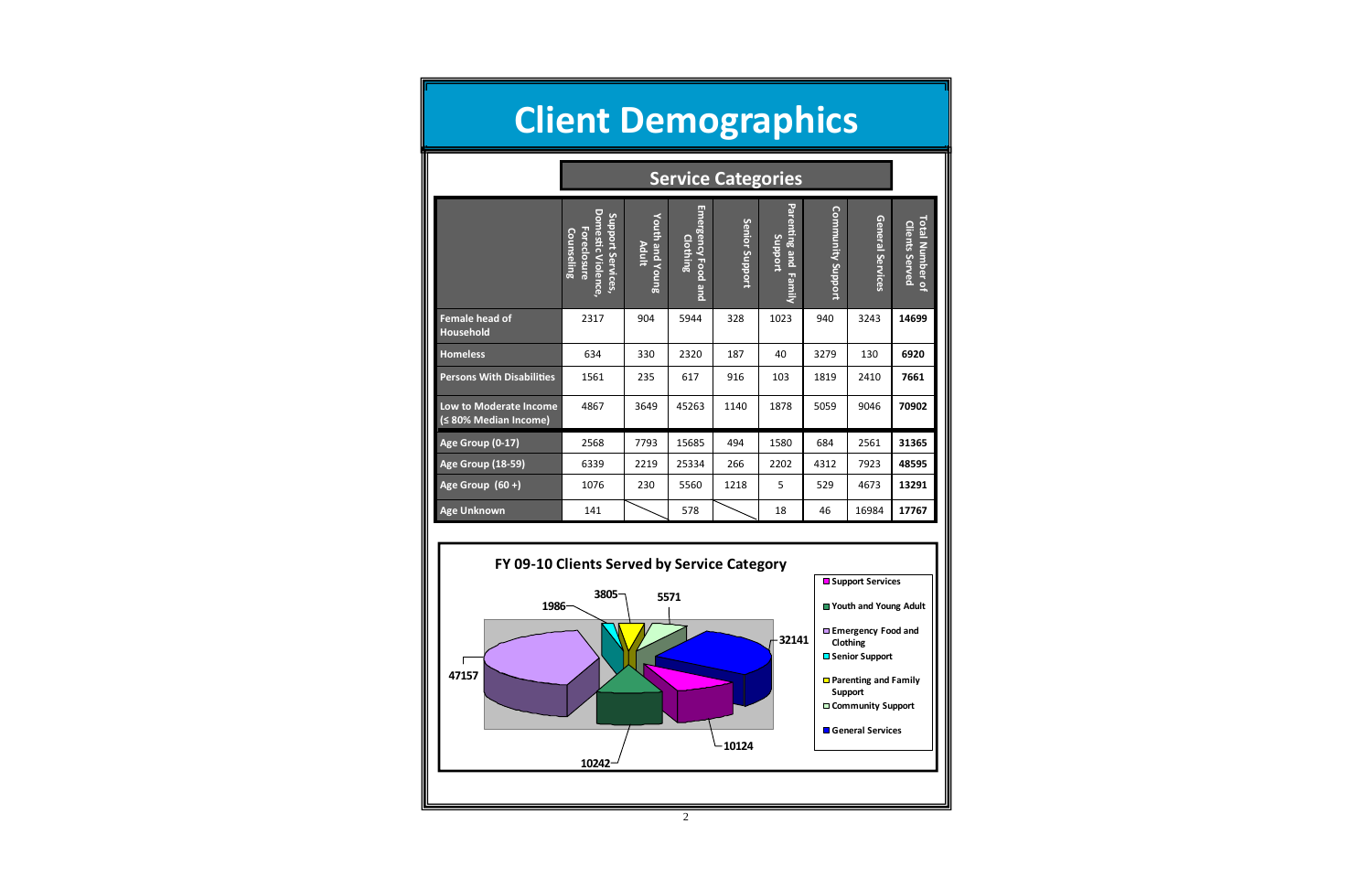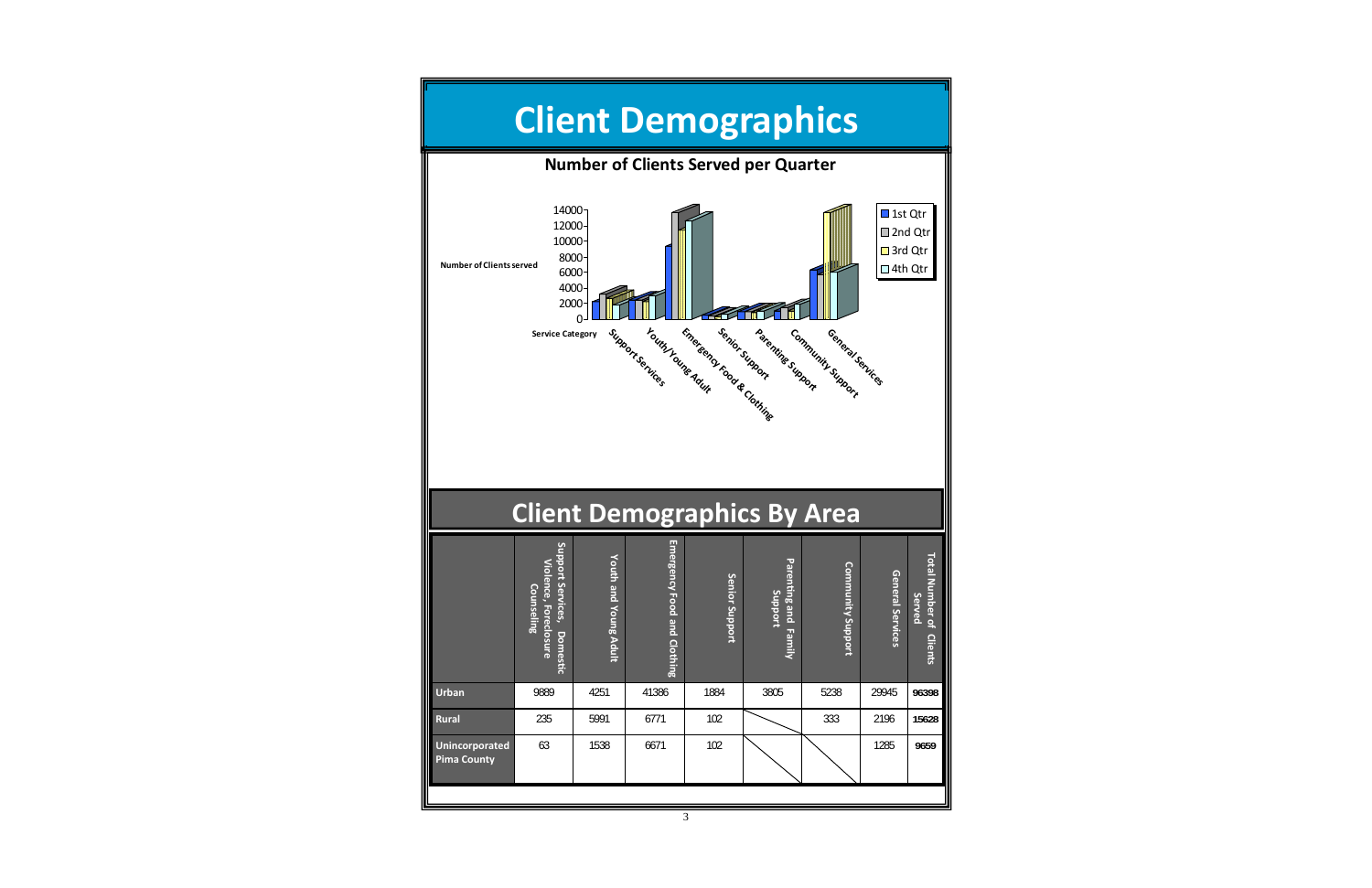



### **Client Demographics**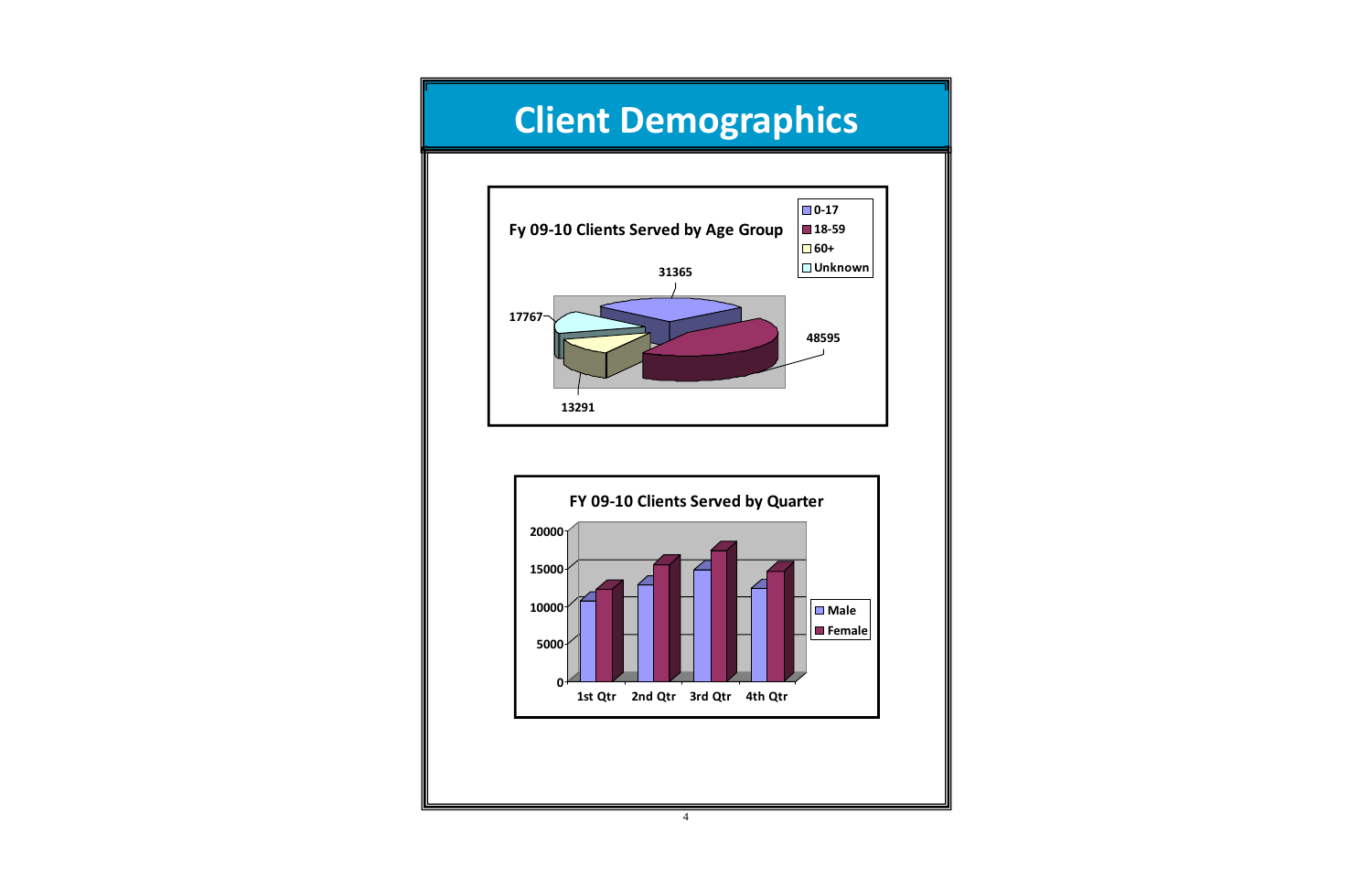**Support Services: DomesƟ<sup>c</sup> Violence, Shelter, Foreclosure Counseling**

| Output                   | Unit                         | Projected<br><b>Units</b> | <b>Projected</b><br><b>Beneficiaries</b> | Actual<br><b>Units</b> | Actual<br><b>Beneficiaries</b> |
|--------------------------|------------------------------|---------------------------|------------------------------------------|------------------------|--------------------------------|
| Case<br>Management       | <b>Hours</b>                 | 60                        | 5 Households                             | 71                     | 6 Households                   |
| Case<br>Management       | <b>Hours</b>                 | 3262                      | 1730 Individuals                         | 4862                   | 3233<br>Individuals            |
| Community<br>Information | Electronic<br>Media<br>Items | 520                       | 20 Agencies                              | 1145                   | 310 Agencies                   |
| Community<br>Information | Events                       | 11                        | 11 Group<br>Contacts                     | 16                     | 12 Group<br>Contacts           |



**PrimaveraFoundaƟon**

#### **Spotlight on the OA Committee Process**

The Pima County Outside Agency program provides funding to non-profit entities to serve economically and socially disadvantaged populations through social service programs. The Pima County Board of Supervisors establishes funding limits for the program and grants are awarded to agencies through a public committee process.

The Outside Agency Community Advisory Committee, with members appointed by the Board of Supervisors and County Administrator, meet to review applications and determine funding priorities. The recommendation process begins in the Fall with final recommendations provided to the Board of Supervisors in May.

Programs are funded in service categories, and the amount of funding for each service category is determined by the community's most critical needs, and by which service categories will provide the greatest impact. The committee's funding priorities for fiscal year 2010‐2011 include: Basic Needs, Safety, Quality of Life, and Support Ser‐ vices. The minimum award granted to individual agencies is \$15,000, and in the coming fiscal year the Outside Agency program will provide over \$3.6 million in funding for social service programs.

The following is a list of the current Outside Agency Community Advisory Committee members:

| <b>Committee Member</b> | <b>Date Appointed</b> | <b>Appointed By</b>  |
|-------------------------|-----------------------|----------------------|
| Corey Smith             | October 2006          | Anne Day             |
| Michael Lundin          | April 2010            | Ramon Valadez        |
| Pam Moseley             | April 2010            | Sharon Bronson       |
| Jeannine Mortimer       | February 2010         | Ray Carrol           |
| Rosalva Bullock         | February 2010         | <b>Richard Elias</b> |
| Colin Zimmerman         | June 2008             | Chuck Huckelberry    |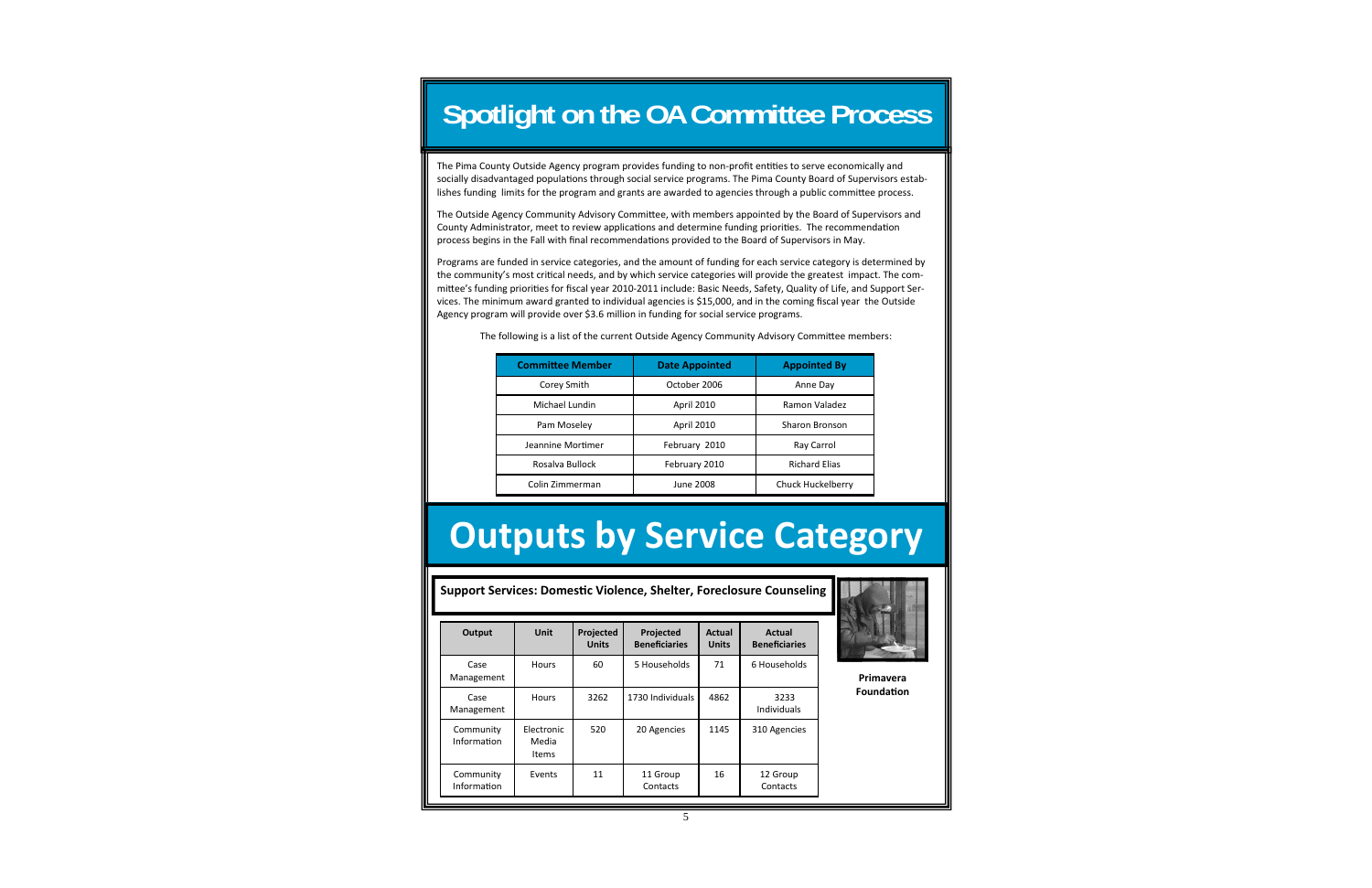| <b>Support Services: Domestic Violence, Shelter, Foreclosure Counseling</b> |                      |                           |                                   |                               |                                       |
|-----------------------------------------------------------------------------|----------------------|---------------------------|-----------------------------------|-------------------------------|---------------------------------------|
| <b>Output</b>                                                               | Unit                 | Projected<br><b>Units</b> | Projected<br><b>Beneficiaries</b> | <b>Actual</b><br><b>Units</b> | <b>Actual</b><br><b>Beneficiaries</b> |
| Community<br>Information                                                    | Print Media<br>Items | 15                        | 30 Agencies                       | 66                            | 59 Agencies                           |
| Crisis Intervention/<br>Advocacy                                            | Hours                | 63                        | 30 Individuals                    | 119                           | 47 Individuals                        |
| <b>Financial Assistance</b>                                                 | <b>Dollars</b>       | 17699                     | 24 Households                     | 17699                         | 20 Households                         |
| <b>Financial Assistance</b>                                                 | <b>Dollars</b>       | 16038                     | 87 Individuals                    | 16156                         | 86 Individuals                        |
| Financial<br>Assistance /<br>Education                                      | Hours                | 40                        | 5 Individuals                     | 36                            | 9 Individuals                         |
| Food Assistance                                                             | <b>Boxes</b>         | 2409                      | 756 Individuals                   | 2897                          | 635 Individuals                       |
| Food Assistance                                                             | Congregate<br>Meals  | 468                       | 11 Individuals                    | 507                           | 12 Individuals                        |
| <b>Individual Support</b>                                                   | Hours                | 120                       | 6 Households                      | 138                           | 22 Households                         |
| <b>Material Assistance</b>                                                  | Items                | 6742                      | 984 Individuals                   | 6082                          | 767 Individuals                       |
| Outreach                                                                    | Contacts             | 4                         | 16 Households                     | 19                            | 155 Households                        |
| Professional<br><b>Services</b>                                             | Events               | 12                        | 48 Households                     | 24                            | 542 Households                        |
| Professional<br><b>Services</b>                                             | Hours                | 192                       | 8 Individuals                     | 200                           | 21 Individuals                        |
| Referral/<br>Information                                                    | Calls                | 1200                      | 10 Individuals                    | 1895                          | 48 Individuals                        |
| Referral/<br>Information                                                    | Referrals            | 120                       | 40 Individuals                    | 781                           | 701 Individuals                       |
| Screening/<br>Assessment                                                    | Appoint-<br>ments    | 350                       | 240 Individuals                   | 846                           | 721 Individuals                       |
| Screening/<br>Assessment                                                    | Screenings           | 113                       | 83 Individuals                    | 239                           | 100 Individuals                       |
| Shelter                                                                     | Nights               | 575                       | 178 Households                    | 4819                          | 255 Households                        |
| Shelter                                                                     | <b>Nights</b>        | 2610                      | 99 Individuals                    | 2271                          | 74 Individuals                        |

**Tucson**

**Metropolitan Ministries: Family Journey Program**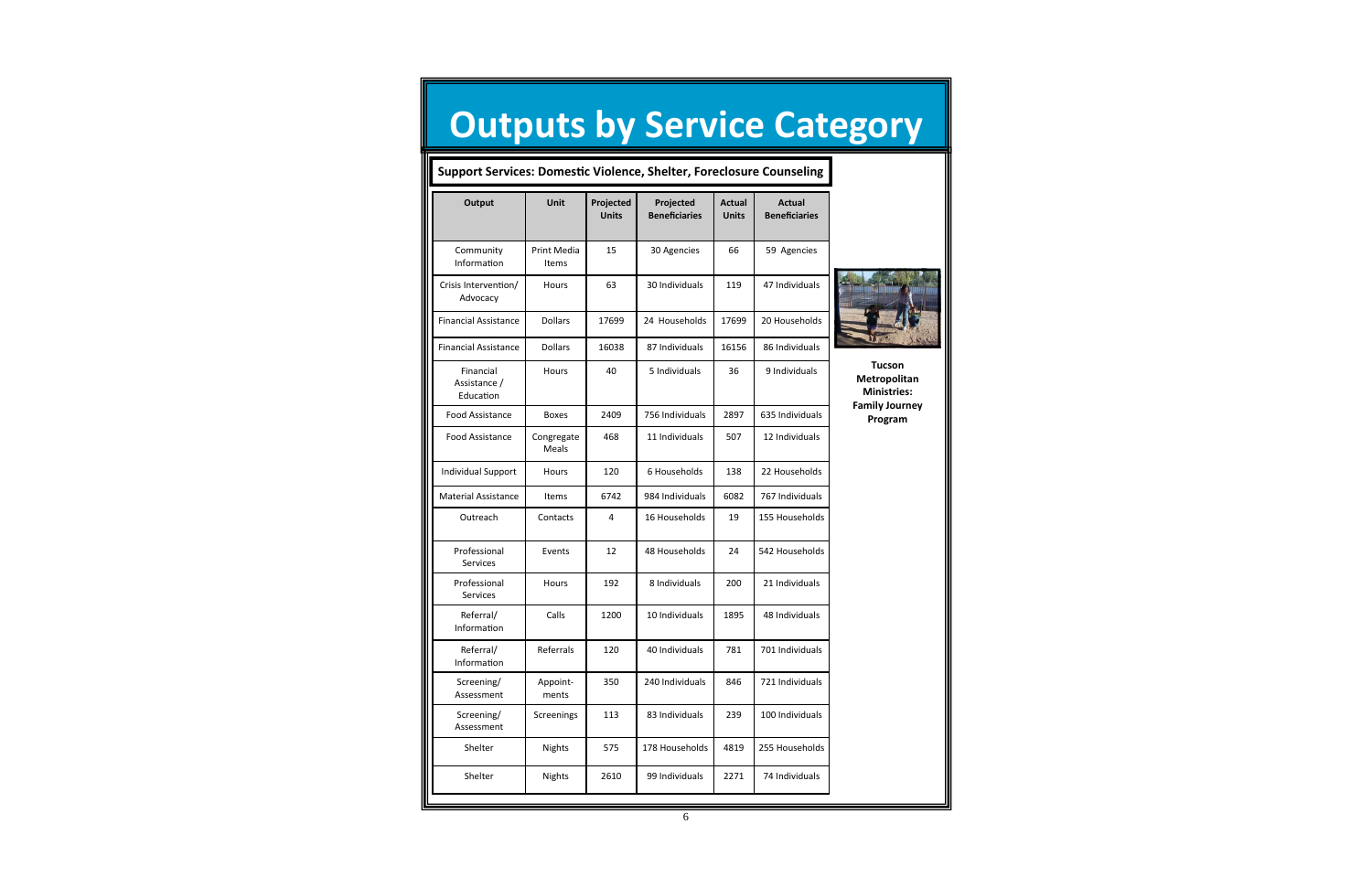#### **Youth and Young Adult**

| Output                           | <b>Unit</b>    | Projected<br><b>Units</b> | Projected<br><b>Beneficiaries</b> | <b>Actual</b><br><b>Units</b> | <b>Actual</b><br><b>Beneficiaries</b> |                                                |
|----------------------------------|----------------|---------------------------|-----------------------------------|-------------------------------|---------------------------------------|------------------------------------------------|
| Case Management                  | <b>Hours</b>   | 2388                      | 90 Individuals                    | 1706                          | 90 Individuals                        |                                                |
| Child Care                       | <b>Hours</b>   | 28739                     | 79 individuals                    | 22303                         | 111 Individuals                       |                                                |
| Crisis Intervention/<br>Advocacy | <b>Hours</b>   | 900                       | 60 Individuals                    | 1100                          | 78 Individuals                        |                                                |
| <b>Financial Assistance</b>      | <b>Dollars</b> | 2800                      | 28 Households                     | 2386                          | 6 Households                          |                                                |
| <b>Financial Assistance</b>      | <b>Dollars</b> | 57524                     | 70 Individuals                    | 34453                         | 114 Individuals                       | <b>Sahuaro Girl</b>                            |
| <b>Group Support</b>             | <b>Hours</b>   | 6836                      | 396 Individuals                   | 6603                          | 306 Individuals                       | <b>Scout Council:</b><br><b>Community Girl</b> |
| <b>Individual Support</b>        | <b>Hours</b>   | 110                       | 31 Individuals                    | 67                            | 26 Individuals                        | <b>Scouting for</b><br><b>Underserved</b>      |
| Mentoring                        | <b>Hours</b>   | 14461                     | 96 Individuals                    | 23473                         | 227 Individuals                       | Girls                                          |
| Outreach                         | Contacts       | 490                       | 160 Individuals                   | 388                           | 195 Individuals                       |                                                |
| Professional<br><b>Services</b>  | <b>Hours</b>   | 40                        | 21 Households                     | $\mathbf 0$                   | 0 Households                          |                                                |
| Professional<br><b>Services</b>  | <b>Hours</b>   | 1271                      | 127 Individuals                   | 1506                          | 145 Individuals                       |                                                |
| <b>Pro Social Activities</b>     | Events         | 2224                      | 218 Individuals                   | 2584                          | 205 Individuals                       |                                                |
| <b>Pro Social Activities</b>     | <b>Hours</b>   | 33403                     | 2050 Individuals                  | 22917                         | 3495 Individuals                      |                                                |
| Respite                          | Hours          | 675                       | 15 Individuals                    | 675                           | 15 Individuals                        |                                                |

# **Outputs by Service Category**

|                                            | <b>Support Services: Domestic Violence, Shelter, Foreclosure Counseling</b> |                           |                                   |                        |                                |                             |  |  |  |
|--------------------------------------------|-----------------------------------------------------------------------------|---------------------------|-----------------------------------|------------------------|--------------------------------|-----------------------------|--|--|--|
| Output                                     | <b>Unit</b>                                                                 | Projected<br><b>Units</b> | Projected<br><b>Beneficiaries</b> | Actual<br><b>Units</b> | Actual<br><b>Beneficiaries</b> | $\frac{\text{N}}{\text{C}}$ |  |  |  |
| Training / Skill<br>Development            | <b>Hours</b>                                                                | 1396                      | 350 Individuals                   | 1454                   | 377 Individuals                |                             |  |  |  |
| Training -<br>Volunteers/<br>Professionals | <b>Hours</b>                                                                | 845                       | 130 Individuals                   | 748                    | 138 Individuals                |                             |  |  |  |
| Transportation<br>Assistance               | <b>Trips</b>                                                                | 400                       | 80 Individuals                    | 648                    | 230 Individuals                |                             |  |  |  |



**New Beginnings for Women and Children**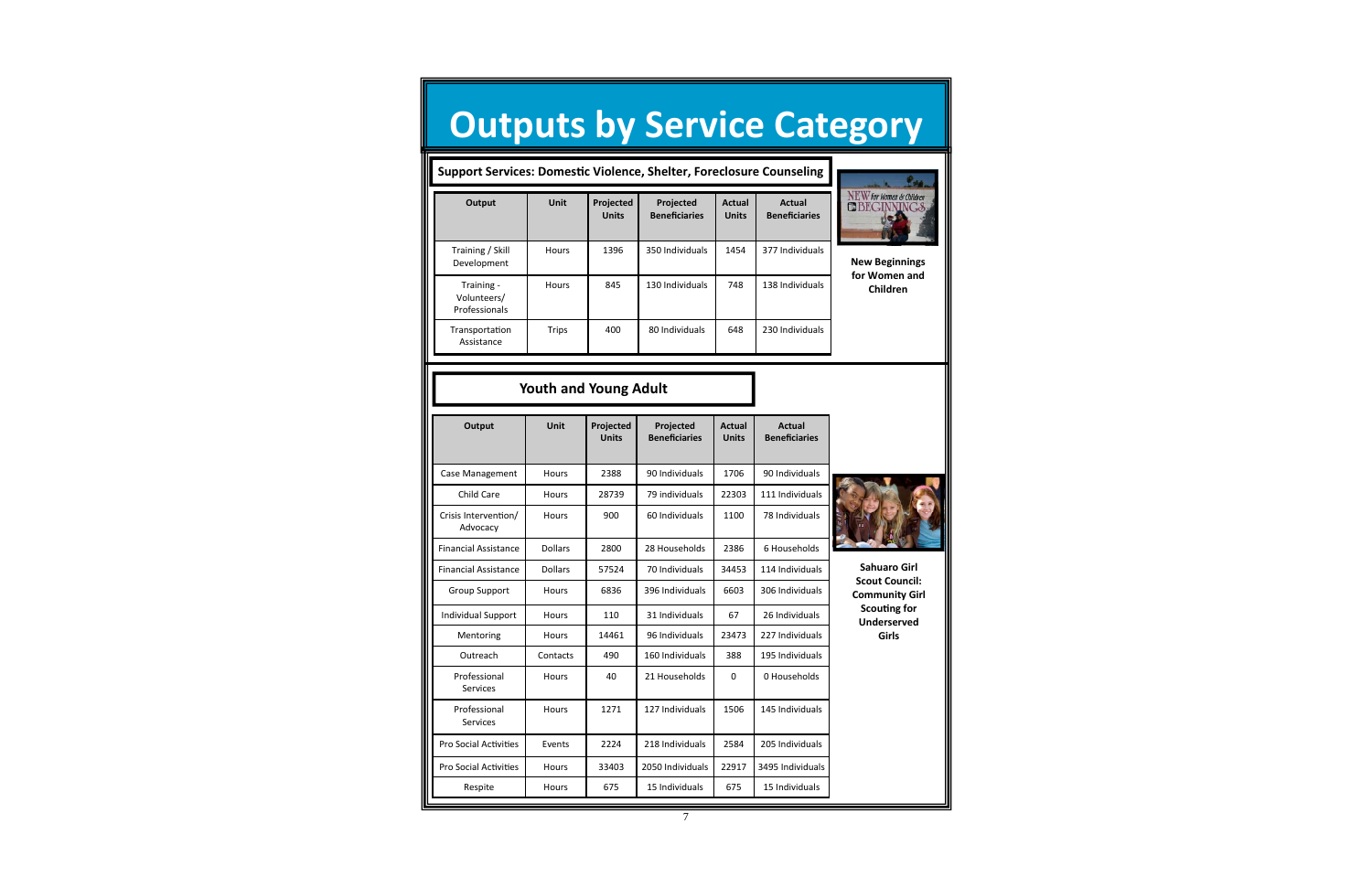8

## **Outputs by Service Category**

| Output                          | Unit                | Projected<br><b>Units</b> | <b>Projected</b><br><b>Beneficiaries</b> | <b>Actual</b><br><b>Units</b> | Actual<br><b>Beneficiaries</b> |                                    |
|---------------------------------|---------------------|---------------------------|------------------------------------------|-------------------------------|--------------------------------|------------------------------------|
| Case Management                 | <b>Hours</b>        | 720                       | 20 Individuals                           | 722                           | 20 Individuals                 |                                    |
| Food Assistance                 | <b>Boxes</b>        | 3201                      | 1055 Individuals                         | 7582                          | 2144 Individuals               |                                    |
| Food Assistance                 | Congregate<br>Meals | 60000                     | 1000 Individuals                         | 44674                         | 2676 Individuals               |                                    |
| Food Assistance                 | Meals<br>Provided   | 10000                     | 65 Households                            | 11474                         | 124 Households                 | Catalina<br>Community<br>Services: |
| <b>Food Assistance</b>          | Pounds              | 733000                    | 247 Agencies                             | 643013                        | 261 Agencies                   | <b>Emergency Food</b>              |
| <b>Food Assistance</b>          | Pounds              | 1148500                   | 19114 Individuals                        | 1388011                       | 19606 Agencies                 | <b>Bank</b>                        |
| <b>Individual Support</b>       | <b>Hours</b>        | 2080                      | 180 Group<br>Contacts                    | 2064                          | 149 Group<br>Contacts          |                                    |
| <b>Material Assistance</b>      | <b>Items</b>        | 14200                     | 350 Households                           | 39401                         | 400 Households                 |                                    |
| <b>Material Assistance</b>      | Items               | 8815                      | 2515 Individuals                         | 27618                         | 2980 Individuals               |                                    |
| Referral/<br>Information        | Referrals           | 475                       | 475 Individuals                          | 909                           | 460 Individuals                |                                    |
| Training - Skill<br>Development | <b>Hours</b>        | 6000                      | 20 Individuals                           | 6003                          | 20 Individuals                 |                                    |

#### **Emergency Food and Clothing**

|                                            | <b>Youth and Young Adult</b> |                           |                                   |                        |                                |  |  |  |
|--------------------------------------------|------------------------------|---------------------------|-----------------------------------|------------------------|--------------------------------|--|--|--|
| Output                                     | <b>Unit</b>                  | Projected<br><b>Units</b> | Projected<br><b>Beneficiaries</b> | Actual<br><b>Units</b> | Actual<br><b>Beneficiaries</b> |  |  |  |
| Screening/<br>Assessment                   | Screenings                   | 200                       | 200 Individuals                   | 44                     | 103 Individuals                |  |  |  |
| Service Learning<br><b>Activities</b>      | <b>Hours</b>                 | 18340                     | 849 Individuals                   | 21472                  | 1618 Individuals               |  |  |  |
| Training - Skill<br>Development            | <b>Hours</b>                 | 11671                     | 1833 Individuals                  | 12654                  | 2318 Individuals               |  |  |  |
| Training -<br>Volunteers/<br>Professionals | <b>Hours</b>                 | 1000                      | 47 Individuals                    | 466                    | 45 Individuals                 |  |  |  |
| Tutoring/Academ-<br>ic Assistance          | Hours                        | 42217                     | 311 Individuals                   | 60445                  | 452 Individuals                |  |  |  |



**Tu Nidito: Children to Children Grief Support Program**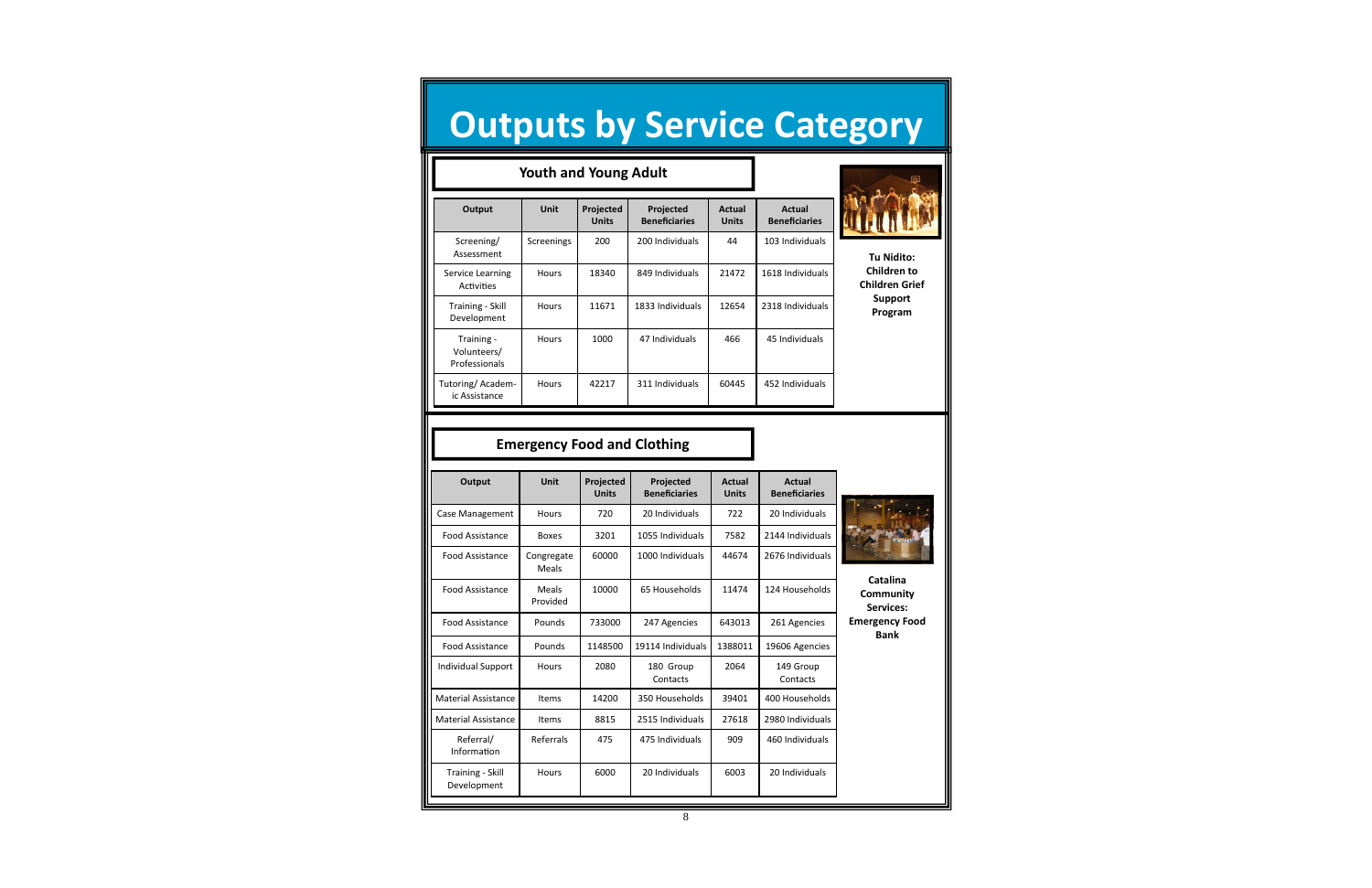**ParenƟng and Family Support**

|                                            | <b>Senior Support Services</b> |                           |                                   |                               |                                       |                                         |
|--------------------------------------------|--------------------------------|---------------------------|-----------------------------------|-------------------------------|---------------------------------------|-----------------------------------------|
| Output                                     | <b>Unit</b>                    | Projected<br><b>Units</b> | Projected<br><b>Beneficiaries</b> | <b>Actual</b><br><b>Units</b> | <b>Actual</b><br><b>Beneficiaries</b> |                                         |
| Case Management                            | <b>Hours</b>                   | 864                       | 18 Individuals                    | 678                           | 17 Individuals                        |                                         |
| Crisis Intervention/<br>Advocacy           | <b>Hours</b>                   | 308                       | 308 Individuals                   | 1023                          | 313 Individuals                       |                                         |
| <b>Food Assistance</b>                     | Congregate<br>Meals            | 102603                    | 410 Individuals                   | 17133                         | 519 Individuals                       | <b>Mobile Meals of</b><br><b>Tucson</b> |
| <b>Food Assistance</b>                     | Meals<br>Provided              | 21075                     | 138 Individuals                   | 19472                         | 185 Individuals                       |                                         |
| <b>Individual Support</b>                  | <b>Hours</b>                   | 609                       | 4 Individual<br>Contacts          | 609                           | 4 Individual<br>Contacts              |                                         |
| <b>Material Assistance</b>                 | Items                          | 2669                      | 43 Individuals                    | 2050                          | 59 Individuals                        |                                         |
| <b>Personal Care</b><br>Assistance         | <b>Hours</b>                   | 9360                      | 28 Individuals                    | 116                           | 29 Individuals                        |                                         |
| <b>Pro Social Activities</b>               | Hours                          | 195                       | 8 Individuals                     | 195                           | 8 Individuals                         |                                         |
| Referral/<br>Information                   | Referrals                      | 150                       | 150 Individuals                   | 81                            | 67 Individuals                        |                                         |
| Training -<br>Volunteers/<br>Professionals | Hours                          | 882                       | 29 Individuals                    | 1118                          | 34 Individuals                        |                                         |
| Transportation<br>Assistance               | <b>Trips</b>                   | 4445                      | 93 Individuals                    | 4420                          | 134 Individuals                       |                                         |
| Tutoring/Academic<br>Assistance            | Hours                          | 4860                      | 162 Individuals                   | 5057                          | 373 Individuals                       |                                         |

**Output Unit Projected**

**Units**

**Projected Beneficiaries**

**Actual Units** **Actual**



Individual Support

|                         |                | ----- | рененски на    | ----- | репенсинез      |
|-------------------------|----------------|-------|----------------|-------|-----------------|
| Child Care              | <b>Hours</b>   | 5125  | 10 Individuals | 15763 | 47 Individuals  |
| Financial<br>Assistance | <b>Dollars</b> | 2000  | 15 Households  | 2000  | 19 Households   |
| <b>Group Support</b>    | <b>Hours</b>   | 108   | 98 Individuals | 129   | 195 Individuals |
| ndividual Support       | <b>Hours</b>   | 88    | 11 Individuals | 133   | 39 Individuals  |
|                         |                |       |                |       |                 |

**Catholic Community Services: Child Care for the Working Poor**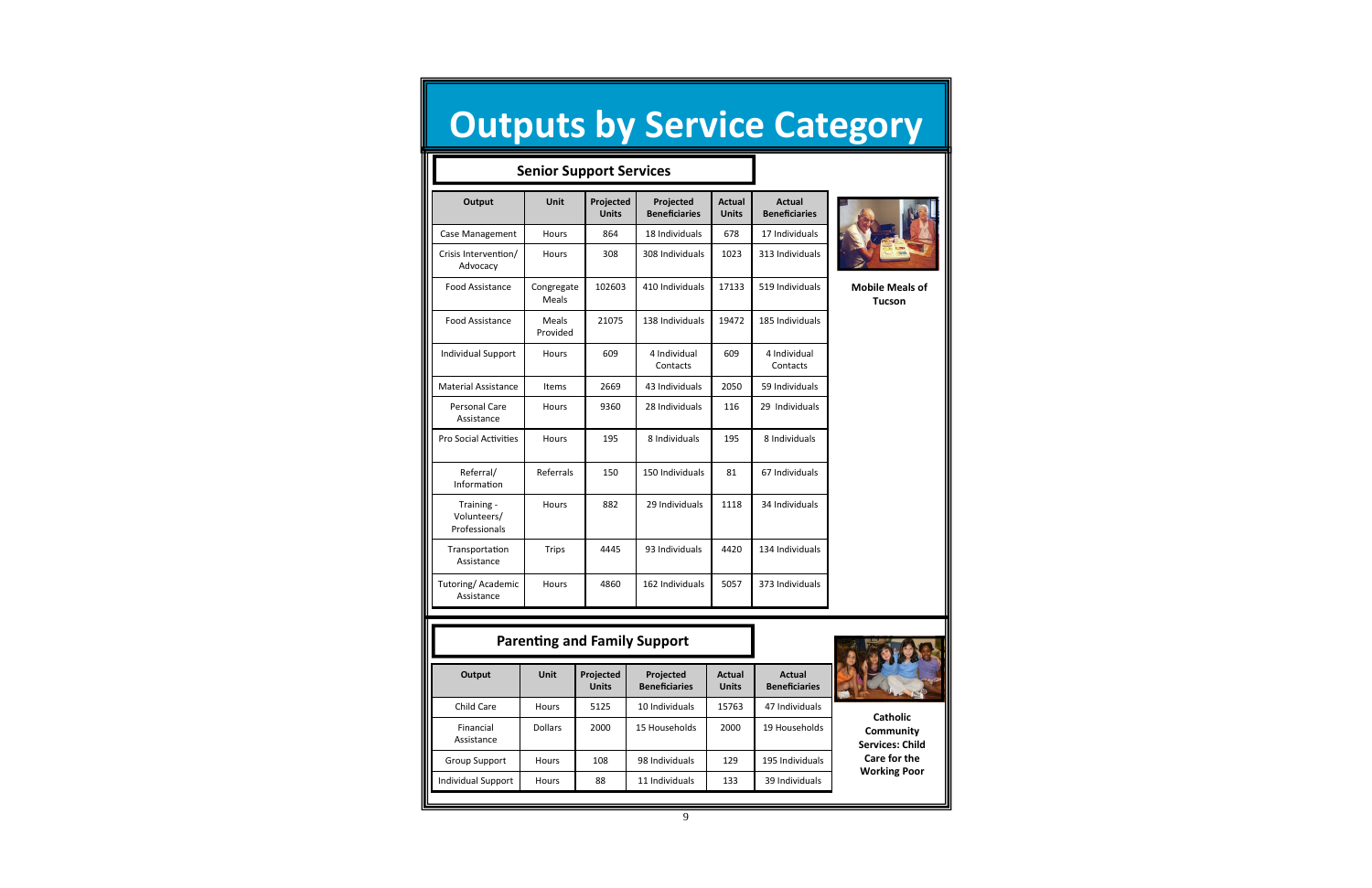#### **Community Support**

| <b>Parenting and Family Support</b>       |              |                           |                                   |                               |                                |
|-------------------------------------------|--------------|---------------------------|-----------------------------------|-------------------------------|--------------------------------|
| Output                                    | <b>Unit</b>  | Projected<br><b>Units</b> | Projected<br><b>Beneficiaries</b> | <b>Actual</b><br><b>Units</b> | Actual<br><b>Beneficiaries</b> |
| Outreach                                  | Contacts     | 800                       | 800 Individuals                   | 1172                          | 1172 Individuals               |
| Professional<br>Services                  | <b>Hours</b> | 216                       | 14 Households                     | 456                           | 41 Households                  |
| Screening/<br>Assessment                  | Screenings   | 1046                      | 1046 Individuals                  | 1102                          | 1102 Individuals               |
| <b>Training - Parent</b><br><b>Skills</b> | <b>Hours</b> | 896                       | 220 Individuals                   | 756                           | 172 Individuals                |
| Training - Skill<br>Development           | <b>Hours</b> | 288                       | 72 Individuals                    | 372                           | 93 Individuals                 |



| Output                                     | <b>Unit</b>    | Projected<br><b>Units</b> | Projected<br><b>Beneficiaries</b> | <b>Actual</b><br><b>Units</b> | Actual<br><b>Beneficiaries</b> |  |
|--------------------------------------------|----------------|---------------------------|-----------------------------------|-------------------------------|--------------------------------|--|
| Case Management                            | Hours          | 400                       | 50 Households                     | 683                           | 164 Households                 |  |
| Community<br>Information                   | Events         | 5                         | 5 group Contacts                  | 5                             | 5 Group<br>Contacts            |  |
| <b>Group Support</b>                       | Hours          | 684                       | 144 Individuals                   | 709                           | 142 Individuals                |  |
| <b>Individual Support</b>                  | Hours          | 150                       | 37 Individuals                    | 180                           | 108 Individuals                |  |
| <b>Material Assistance</b>                 | <b>Items</b>   | 393                       | 393 Individuals                   | 449                           | 244 Individuals                |  |
| Mini Grants                                | <b>Dollars</b> | 11975                     | 20 Agencies                       | 11975                         | 19 Agencies                    |  |
| Outreach                                   | Contacts       | 14                        | 14 Individuals                    | 21                            | 30 Individuals                 |  |
| Professional<br>Services                   | Hours          | 48                        | 23 Households                     | 60                            | 23 Households                  |  |
| Professional<br>Services                   | Hours          | 2254                      | 369 Individuals                   | 1942                          | 320 Individuals                |  |
| <b>Training - Skill</b><br>Development     | Hours          | 1230                      | 46 Individuals                    | 1758                          | 129 Individuals                |  |
| Training -<br>Volunteers/<br>Professionals | Hours          | 76                        | 32 Individuals                    | 82                            | 220 Individuals                |  |



**Casa De Los Ninos: Great Beginnings**

**Southern AZ AssociaƟon for the Visually Impaired: Adjustment to Blindness**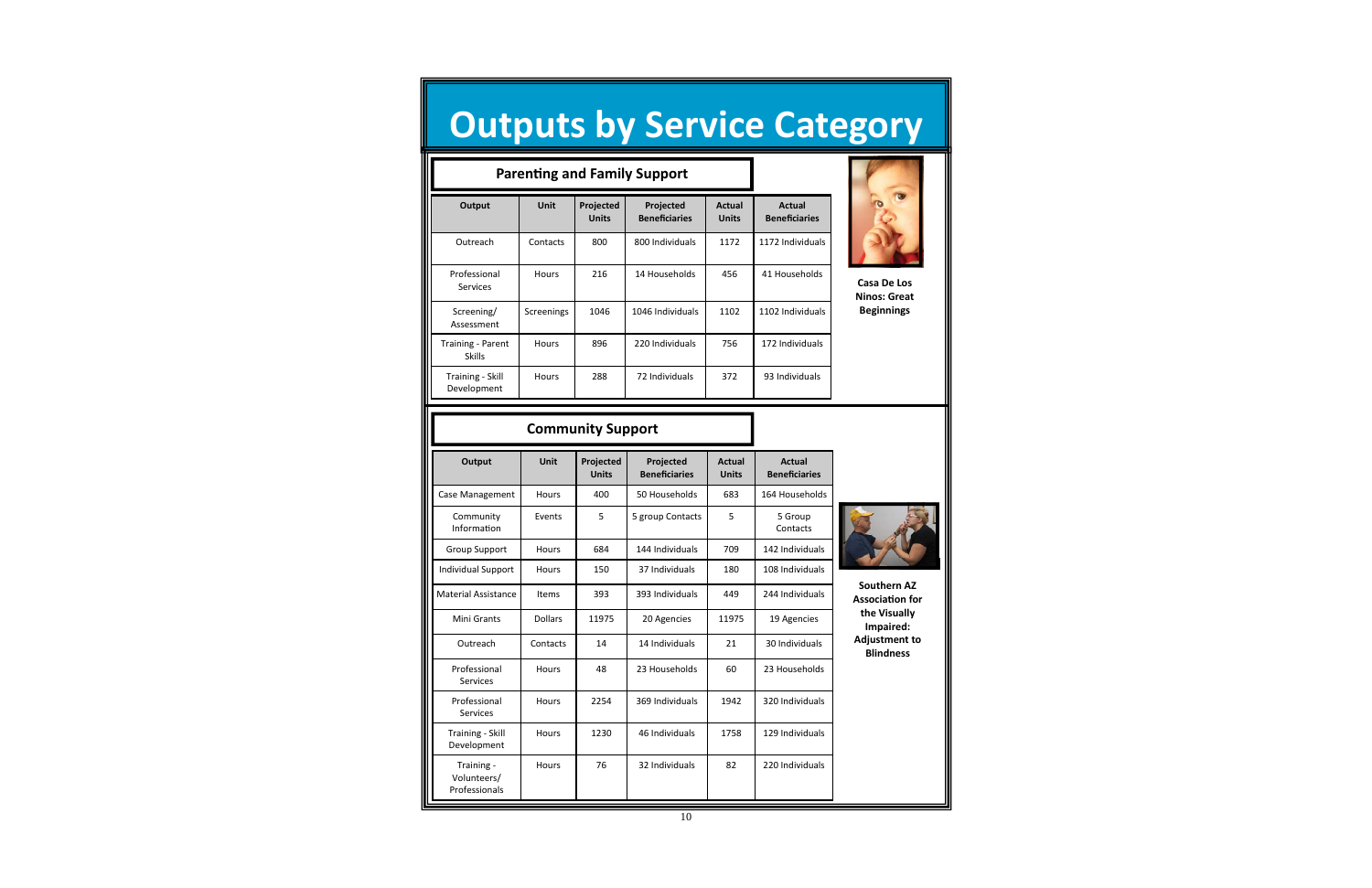|                              | <b>Community Support</b>  | SOUTHERN ARIZONA LEGAL AID, IN |                                   |                               |                                       |                                                                                     |
|------------------------------|---------------------------|--------------------------------|-----------------------------------|-------------------------------|---------------------------------------|-------------------------------------------------------------------------------------|
| Output                       | Unit                      | Projected<br><b>Units</b>      | Projected<br><b>Beneficiaries</b> | <b>Actual</b><br><b>Units</b> | <b>Actual</b><br><b>Beneficiaries</b> | <b>CONTINUES AND LA</b><br><b>Southern Arizona</b>                                  |
| Transportation<br>Assistance | <b>Trips</b>              | 945                            | 53Individuals                     | 864                           | 44 Individuals                        | <b>Legal Aid</b>                                                                    |
|                              |                           | <b>General Services</b>        |                                   |                               |                                       |                                                                                     |
|                              |                           |                                |                                   |                               |                                       |                                                                                     |
| Output                       | Unit                      | Projected<br><b>Units</b>      | Projected<br><b>Beneficiaries</b> | <b>Actual</b><br><b>Units</b> | <b>Actual</b><br><b>Beneficiaries</b> |                                                                                     |
| Case Management              | <b>Hours</b>              | 3240                           | 57 Individuals                    | 3254                          | 112 Individuals                       |                                                                                     |
| Community<br>Information     | Electronic<br>Media Items | 3                              | 150000<br>Individual<br>Contacts  | $\overline{4}$                | 160500<br>Individual<br>Contacts      | <b>United Way of</b><br><b>Southern Arizona</b><br>and Tucson: PRO<br>Neighborhoods |
| Community<br>Information     | Events                    | 21                             | 550 Individual<br>Contacts        | 15                            | 376 Individual<br>Contacts            |                                                                                     |
| Community<br>Information     | Events                    | 38                             | 2175 Individuals                  | 90                            | 3661<br>Individuals                   |                                                                                     |
| Community<br>Information     | Print Media<br>Items      | 5412                           | 14074<br>Individuals              | 6780                          | 16659<br>Individuals                  |                                                                                     |
| <b>Food Assistance</b>       | Congregate<br>Meals       | 2608                           | 16 Individuals                    | 2273                          | 16 Individuals                        |                                                                                     |
| <b>Food Assistance</b>       | Meals<br>Provided         | 7800                           | 195 Individuals                   | 4564                          | 217 Individuals                       |                                                                                     |
| <b>Individual Support</b>    | Contacts                  | 270                            | 270 Individuals                   | 265                           | 256 Individuals                       |                                                                                     |
| <b>Individual Support</b>    | Hours                     | 3813                           | 2555 Individuals                  | 4694                          | 3190 Individuals                      |                                                                                     |
| <b>Material Assistance</b>   | Items                     | 345                            | 260 Individuals                   | 659                           | 256 Individuals                       |                                                                                     |
| Mini Grants                  | Dollars                   | 6450                           | 8 Agencies                        | 6450                          | 9 Agencies                            |                                                                                     |
| Outreach                     | Contacts                  | 65                             | 65 Group<br>Contacts              | 126                           | 59 Group<br>Contacts                  |                                                                                     |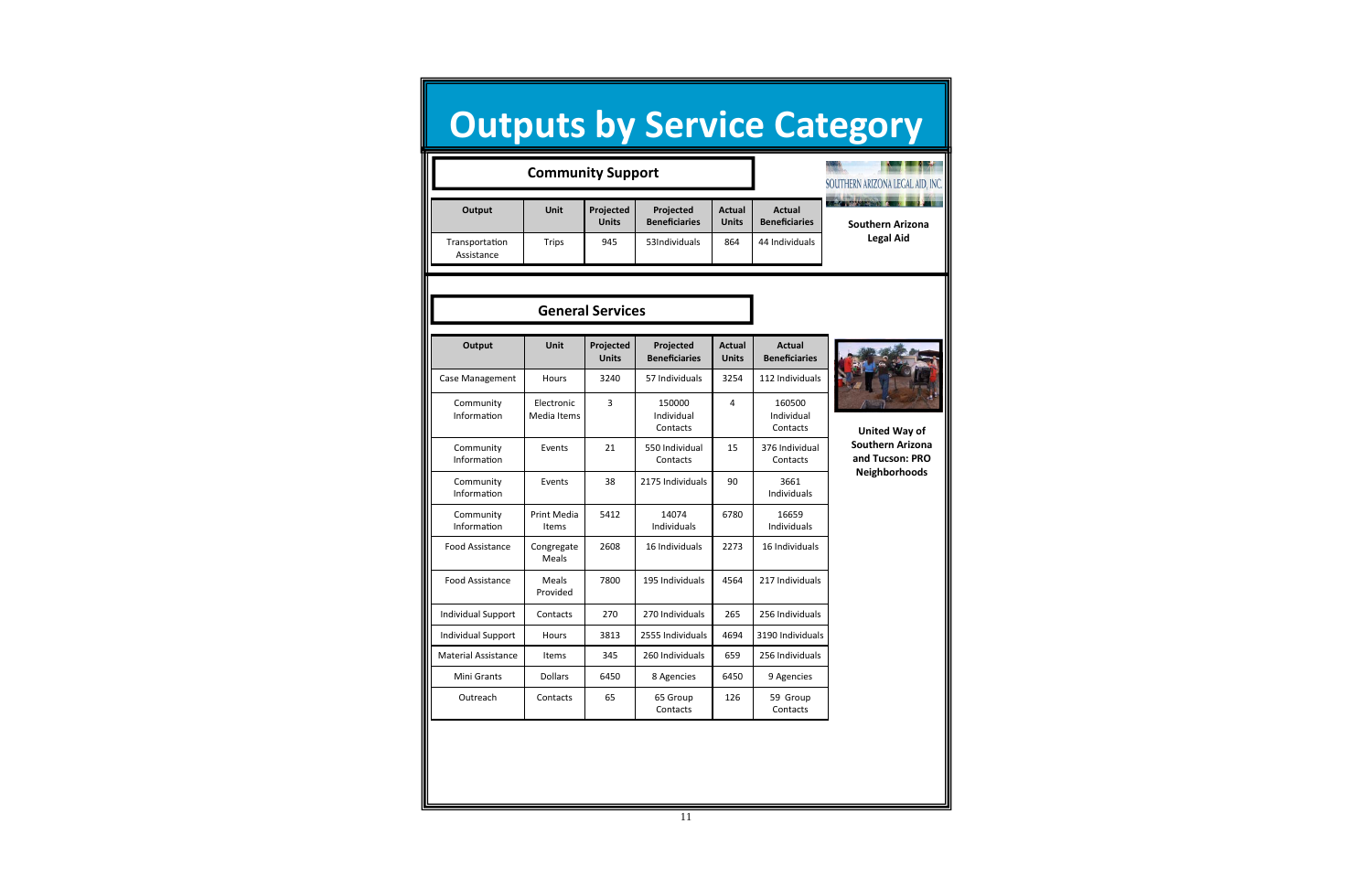12

## **Outputs by Service Category**

| Output                                     | <b>Unit</b>  | Projected<br><b>Units</b> | Projected<br><b>Beneficiaries</b> | <b>Actual</b><br><b>Units</b> | <b>Actual</b><br><b>Beneficiaries</b> |
|--------------------------------------------|--------------|---------------------------|-----------------------------------|-------------------------------|---------------------------------------|
| Outreach                                   | Contacts     | 2932                      | 466 Individual<br>Contacts        | 2932                          | 680 Individual<br>Contacts            |
| Outreach                                   | Contacts     | 6684                      | 3392 Individuals                  | 25422                         | 12388<br>Individuals                  |
| Outreach                                   | Events       | 18                        | 2330 Individuals                  | 16                            | 973 Individuals                       |
| Professional<br>Services                   | Contacts     | 2775                      | 1010 Individuals                  | 2915                          | 1572 Individuals                      |
| Professional<br><b>Services</b>            | Hours        | 1595                      | 500 Individuals                   | 1860                          | 531 Individuals                       |
| Referral/<br>Information                   | Hours        | 134                       | 67 Individual<br>Contacts         | 125                           | 67 Individual<br>Contacts             |
| Referral/<br>Information                   | Referrals    | 94                        | 94 Individual<br>Contacts         | 125                           | 125 Individual<br>Contacts            |
| Respite                                    | Hours        | 605                       | 4 Individuals                     | 441                           | 4 Individuals                         |
| Screening/<br>Assessment                   | Screenings   | 1280                      | 705 Individuals                   | 1449                          | 864 Individuals                       |
| Service Learning<br><b>Activities</b>      | Hours        | 27332                     | 189 Individuals                   | 24644                         | 491 Individuals                       |
| Training - Skill<br>Development            | <b>Hours</b> | 19788                     | 4440 Individuals                  | 13205                         | 7091 Individuals                      |
| Training -<br>Volunteers/<br>Professionals | Hours        | 3589                      | 806 Individuals                   | 6406                          | 1452 Individuals                      |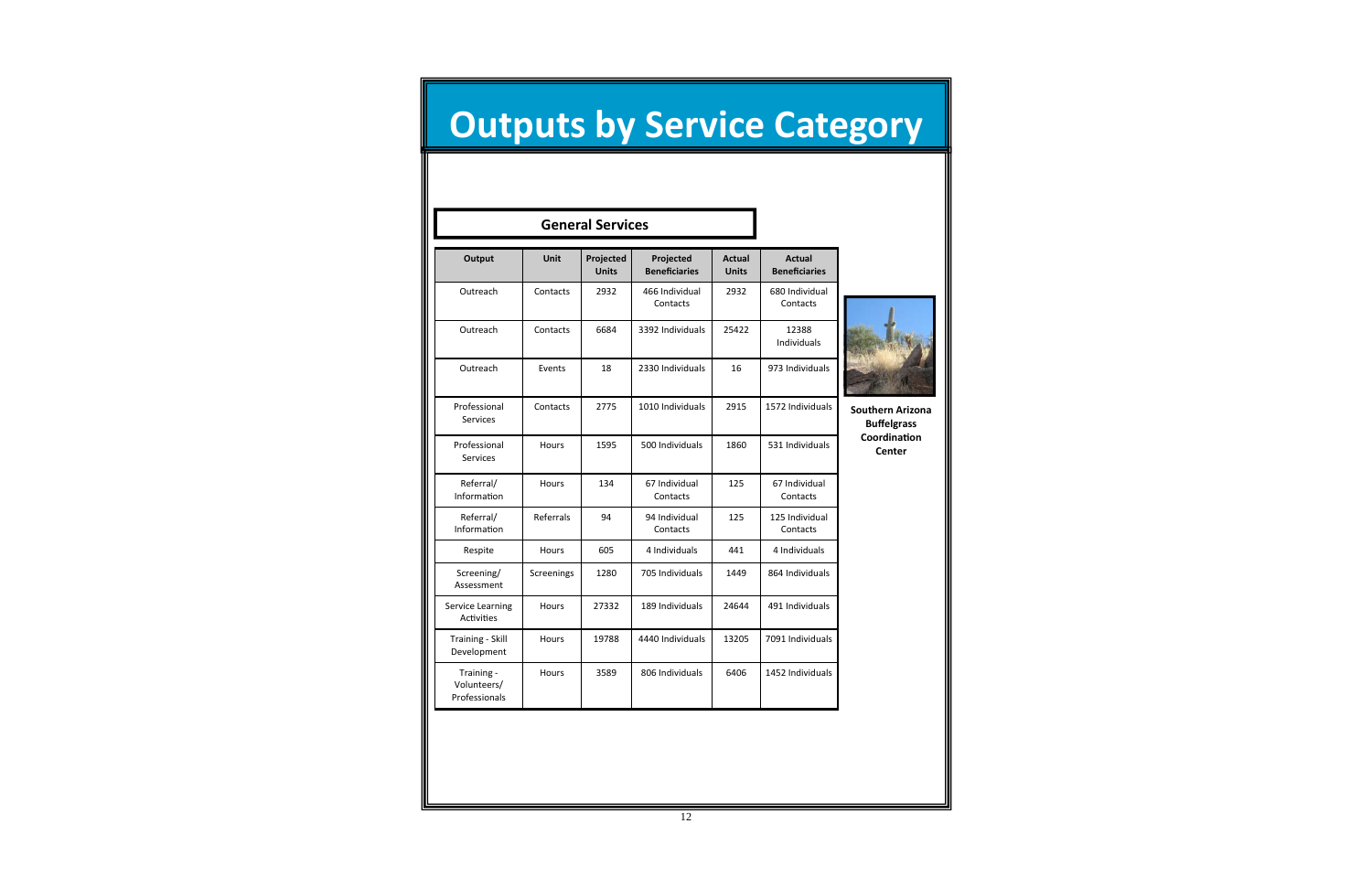#### Outside Agency Accomplishments

In their annual reports, agencies describe outcomes that they have accomplished during the 09‐10 fiscal year. The following are examples of the outstanding accomplishments made by these agencies:

| <b>Arizona Youth Partnership</b>                                              |                                                                                                                                                                                                                                                                                                                                                                                                                                                                                                                                                                                                         |  |  |  |  |
|-------------------------------------------------------------------------------|---------------------------------------------------------------------------------------------------------------------------------------------------------------------------------------------------------------------------------------------------------------------------------------------------------------------------------------------------------------------------------------------------------------------------------------------------------------------------------------------------------------------------------------------------------------------------------------------------------|--|--|--|--|
| <b>Rural After School</b><br>Program                                          | "In the third quarter staff at both sites have implemented a fitness/<br>nutrition component to the program. Youth in Ajo are participating in the<br>Why Weight to Shape Up? Program in partnership with the Pima County<br>Health Department. This program teaches youth the importance of self<br>esteem, exercise and healthy eating choices. The youth in this program<br>have also planted a vegetable garden as part of their healthy eating<br>efforts."                                                                                                                                        |  |  |  |  |
|                                                                               | <b>International Sonoran Desert Alliance</b>                                                                                                                                                                                                                                                                                                                                                                                                                                                                                                                                                            |  |  |  |  |
| <b>Ajo Las Artes</b>                                                          | "Our greatest and most exciting success this year was a community<br>meeting called "Sharing in Ajo's Future." At this meeting a group of volun-<br>teers got together to brainstorm ways to raise money for Las Artes, and<br>our graduates told their compelling stories and discussed aspects of the<br>program with the community at large. As a result of this meeting we re-<br>ceived a donation from our local quilting group, the Ajo peace makers,<br>and gained one of our Border Patrol agents as a devoted weekly volun-<br>teer."                                                         |  |  |  |  |
| <b>Our Family Services</b>                                                    |                                                                                                                                                                                                                                                                                                                                                                                                                                                                                                                                                                                                         |  |  |  |  |
| <b>House of Neighborly</b><br><b>Service Senior</b><br><b>Support Program</b> | "Other support this year included Lupe Salas from PCVOA providing tax<br>filing assistance in January and February. Also, Gospel Rescue opened a<br>fresh produce market at the beginning of February, and as a result our<br>seniors are receiving fresh vegetables every Thursday. In addition to this,<br>Gospel Rescue also helps us on a regular basis by providing bingo prizes,<br>materials for our quilting project, and different items necessary for sen-<br>iors, such as: walkers, canes, high toilet seats, and shower holders."                                                          |  |  |  |  |
| <b>Tucson Urban League</b>                                                    |                                                                                                                                                                                                                                                                                                                                                                                                                                                                                                                                                                                                         |  |  |  |  |
| <b>Case Management</b>                                                        | "During the third quarter we were able to assist 705 households with<br>utility and mortgage assistance. The nature of today's economy has test-<br>ed many non-profit agencies throughout the city with budget cuts and<br>layoffs; however, as a team we have persevered and tried to establish a<br>positive relationship with both our clients and the entities that fund our<br>services. Our goal is to assist all of those in need and we pride ourselves<br>on the ability to either help the client directly, or refer them to another<br>agency that will assist them in their time of need." |  |  |  |  |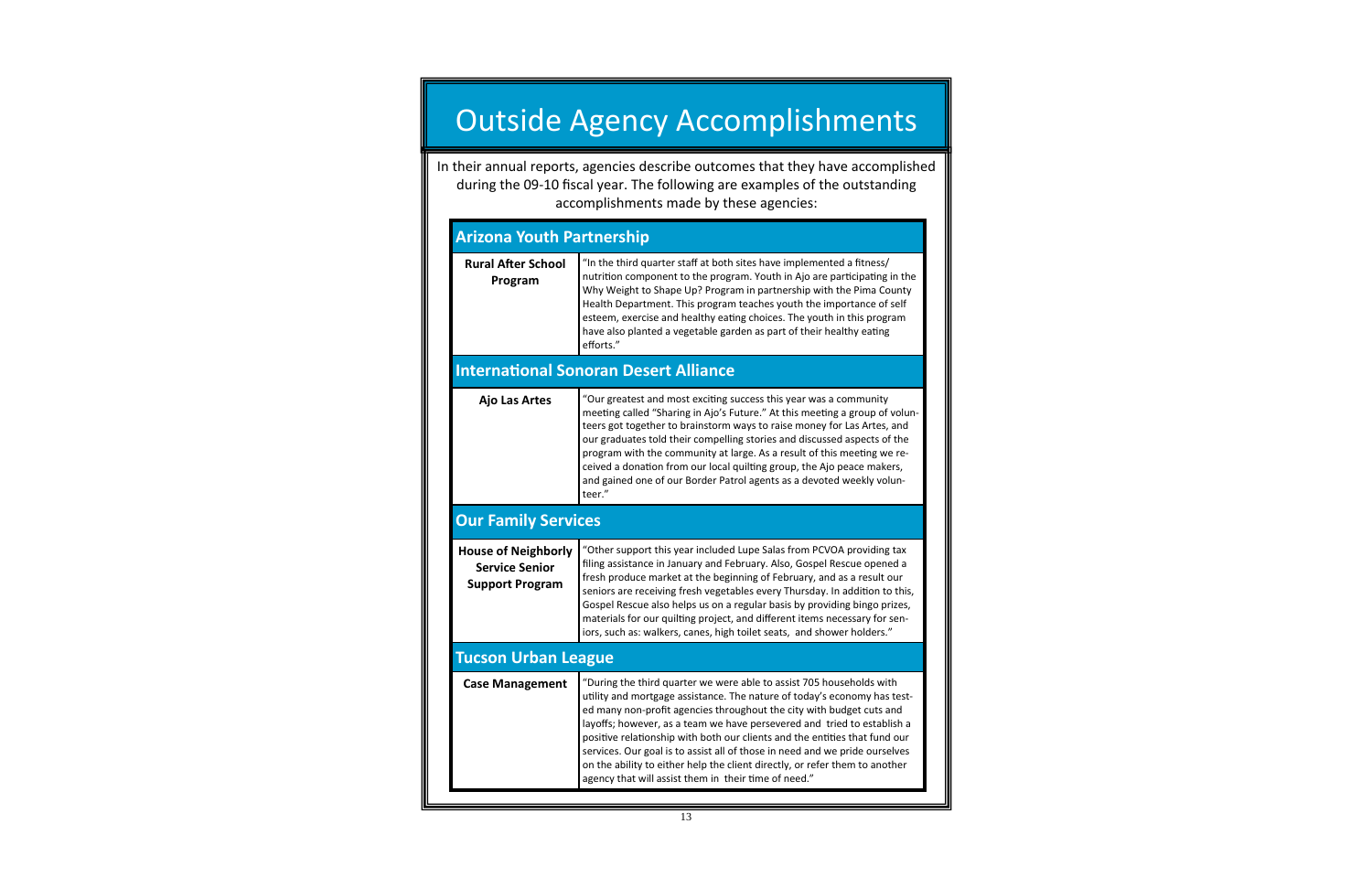#### **Community Food Bank**

| <b>Rural Branch Banks</b>                        | "Due to high increases in demand over the past year many of our branch<br>banks have been suffering space constraints. Because of this, we have<br>been actively looking to grow locations as well as to make current facili-<br>ties as efficient as possible. For example, the Amado Community Food<br>Bank will begin construction soon to complete their building. This final<br>phase of construction will provide them with additional storage space<br>and will allow them to maximize the square footage they have."                                                                                                                                 |  |  |  |  |  |
|--------------------------------------------------|--------------------------------------------------------------------------------------------------------------------------------------------------------------------------------------------------------------------------------------------------------------------------------------------------------------------------------------------------------------------------------------------------------------------------------------------------------------------------------------------------------------------------------------------------------------------------------------------------------------------------------------------------------------|--|--|--|--|--|
|                                                  | <b>Southern Arizona AIDS Foundation</b>                                                                                                                                                                                                                                                                                                                                                                                                                                                                                                                                                                                                                      |  |  |  |  |  |
| <b>HIV/AIDS Support</b><br>and Education         | "There has been an increase in the number of clients requesting food and<br>cleaning/hygiene services due to difficult economic situations. At this<br>month's Harvest Days distribution, where we provide fresh produce over<br>a two-day period at the end of each month, the food was gone in just two<br>hours. Clients are grateful for this assistance. A recent comment from a<br>client; 'The Harvest Days help me at the end of the month when I'm out<br>of food and have no money'. We continue to look for ways to ensure<br>there is food available for clients but the budget realities make this a<br>challenge."                             |  |  |  |  |  |
| <b>St. Luke's Home</b>                           |                                                                                                                                                                                                                                                                                                                                                                                                                                                                                                                                                                                                                                                              |  |  |  |  |  |
| <b>Senior Resident</b><br><b>Dietary Program</b> | "Bill Burket, our Food Service Manager, reports continued struggles to<br>maintain quality of product at a food cost of \$4.25/day/resident. Resi-<br>dents have been asked to help reduce waste by being more attentive to<br>the menu and alerting the kitchen of allergies, dietary restrictions, ab-<br>sences from meals, etc. In addition, staff in the dietary department was<br>reduced by another FTE in the second quarter and wages were decreased<br>by 3% across the organization. Quality of service and product, however,<br>have not been negatively affected because the staff value their jobs and<br>care for the residents of the Home." |  |  |  |  |  |
| <b>Wingspan</b>                                  |                                                                                                                                                                                                                                                                                                                                                                                                                                                                                                                                                                                                                                                              |  |  |  |  |  |
| <b>EON Youth Center</b>                          | "A significant challenge we faced during the second quarter was oper-<br>ating the Eon Youth Center with fewer staff people. We spread the word<br>throughout the community that we needed help in order to continue to<br>provide these vital services. We were very encouraged that volunteers<br>stepped forward and continue to do so."                                                                                                                                                                                                                                                                                                                  |  |  |  |  |  |

### Outside Agency Barriers/Obstacles

In their annual reports, agencies describe the barriers or obstacles they have faced. The following are quotes that illustrate some of these barriers and ways they have addressed these obstacles: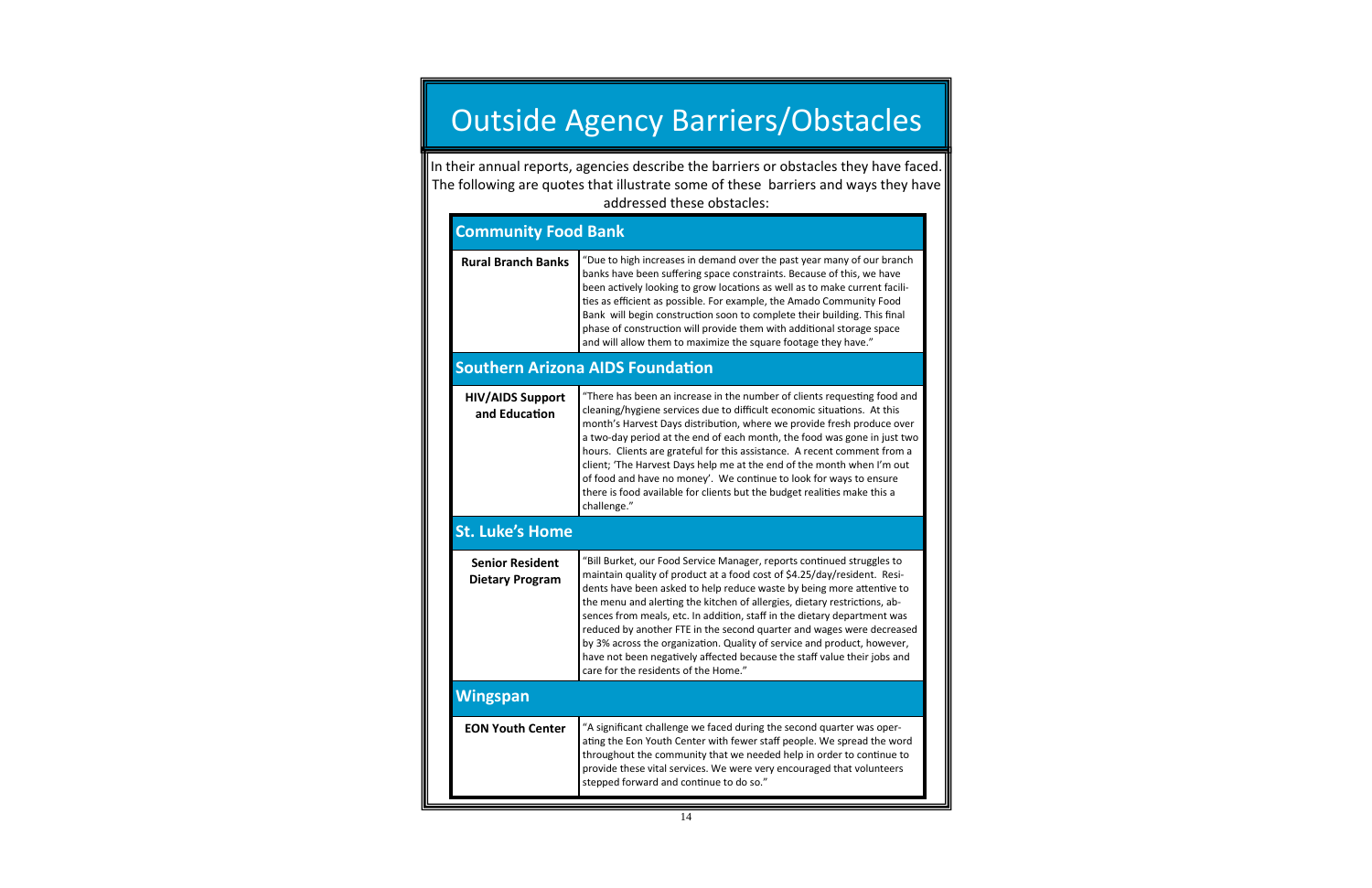### Program Highlights FY 09‐10